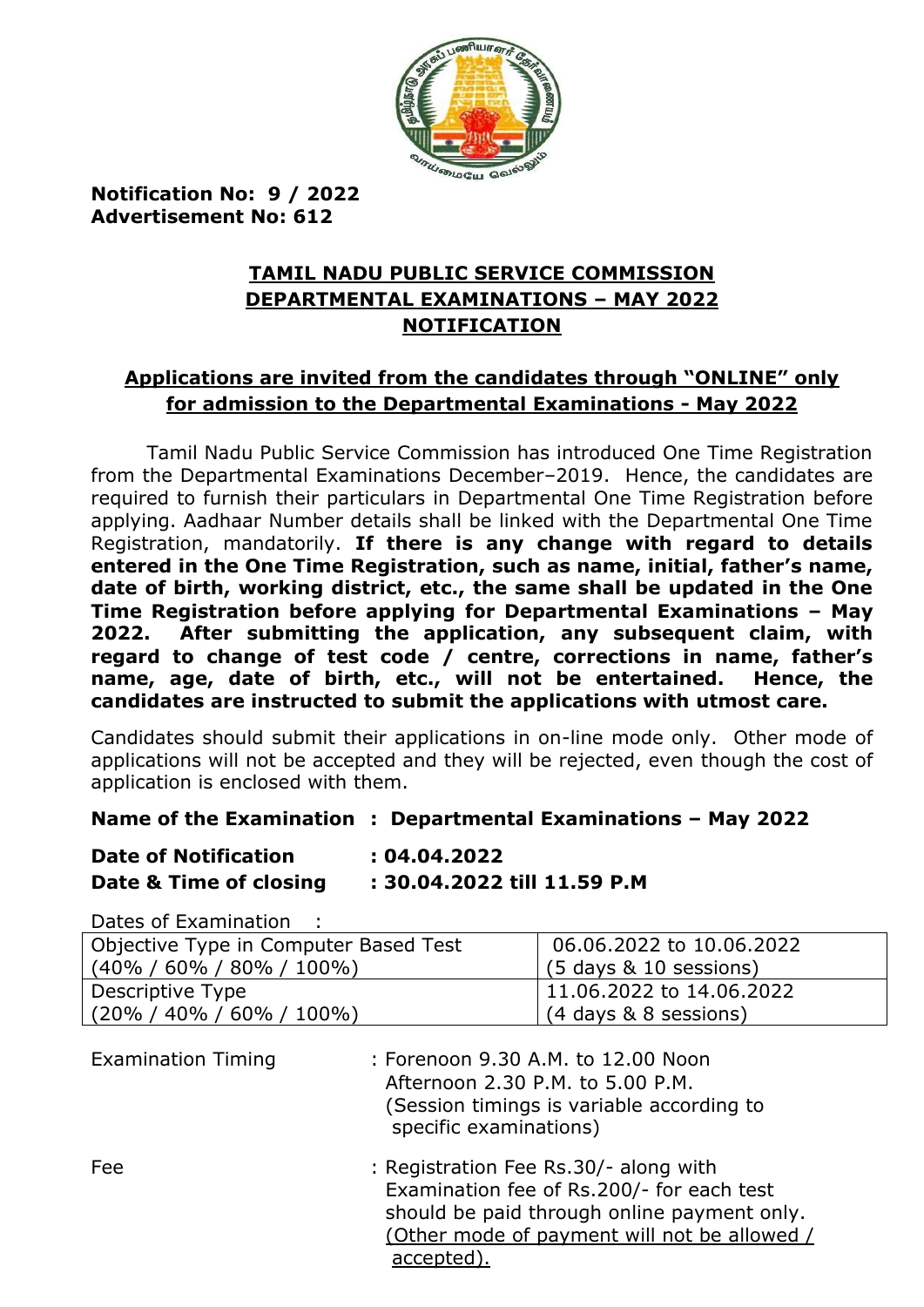#### **General Information:**

- 1. The Departmental Examinations May 2022 will be held as detailed in Annexure II and Annexure III of this notification. All the Objective Type Tests (100% & partial, i.e., 40% / 60% / 80%) will be conducted in Computer Based Test. All the Descriptive Type Tests (100% & Partial, i.e., 20% / 40% / 60%) will be conducted as per the existing procedure, i.e., manual written examination only. All the Objective Type Tests in Computer Based Test will be conducted for 5 days in 2 sessions per day. All the Descriptive Type Tests will be conducted for 4 days in 2 sessions per day. Hence, the Departmental Examinations will be held for 9 consecutive days as per the Time Table in Annexure - IV. All the objective type tests (Computer Based Test) and all the descriptive type tests (manual written examination) will be conducted in the form of "With Books" / "Without Books", as detailed in Scheme & Syllabus (Annexure-II). Hence, for combination type tests (46 tests) objective type and descriptive type tests will be conducted, separately, and the candidates have to appear for two different days, for a single test.
- 2. Candidates are at liberty to apply, as many tests as the time table allows. If a candidate applies for two or more tests which are held at one and the same time, he/she will be permitted to write only one of the tests which may be decided by him/her, even though all the opted tests appear in the Memorandum of Admission.
- 3. The application should be registered only through the Commission"s website [www.tnpsc.gov.in](http://www.tnpsc.gov.in/) / www.tnpscexams.in
- 4. It may be noted that after submitting the payment details in the online application form, wait for the intimation from the server. Meanwhile do not press "back" or "Refresh" button to avoid payment failure or double payment. The candidate shall download and retain the online application for future reference. If the candidate pays the exam fees more than once without waiting for response from the server such amount will not be refunded as the Commission is not responsible for such a deliberate act of the candidate.
- 5. The candidates should note that Registration fee of Rs.30/- along with examination fee of Rs.200/- for each test should be paid through online mode only using Net banking / Debit Card / Credit card (No other mode of payment is permissible and the amount will not be refunded, if paid).
- 6. The candidates should use the recent (not more than 3 months) passport size photograph with blue / white background with good clarity for uploading in the online application. The photo image should be of  $165 \times$ 125 pixels and between 30 kb-40 kb size and also the signature image should be of  $80 \times 125$  pixels and between 20 kb-30 kb size with reasonably good quality image. **Selfie photos / Polaroid photos are not acceptable for online application.**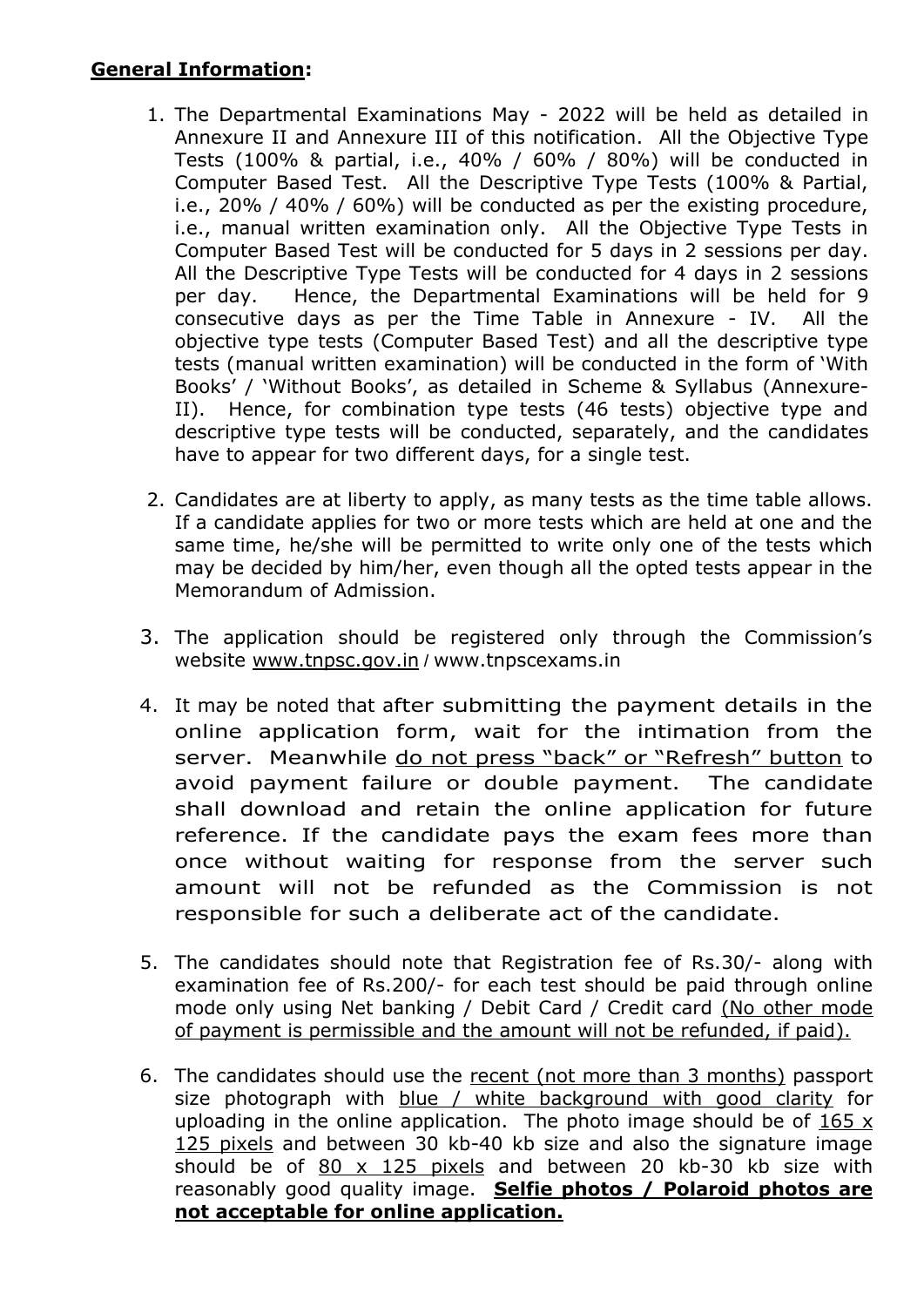- 7. The candidates are required to upload their photo and signature in the appropriate links given in the online application.
- 8. Applications not complying with these instructions shall render rejection of application.
- 9. The differently abled candidates must mention the disability in the online application without fail. They should compulsorily produce the proof of evidence in the Examination hall.
- 10. Persons with benchmark disabilities in the category of blindness / locomotor disability – both arm affected / cerebral palsy the facility of scribe shall be given, if so desired. In case of other categories of persons with benchmark disabilities, the provision of scribe can be allowed on production of a certificate to the effect that, the person concerned has physical limitations to write including that of speed, and a scribe is recommended to write examination in his behalf, from the Chief Medical Officer / Civil Surgeon / Medical Superintendent of a Government Health Care Institution, in the proforma annexed, if so desired by that person.

| <b>Name of</b><br><b>Centre</b> | <b>Code</b><br>No | <b>Name of</b><br><b>Centre</b> | Code<br>No | <b>Name of</b><br><b>Centre</b> | <b>Code</b><br><b>No</b> |
|---------------------------------|-------------------|---------------------------------|------------|---------------------------------|--------------------------|
| Ariyalur                        | 030               | Mayiladuthurai                  | 038        | Thiruvannamalai                 | 022                      |
| Chengalpattu                    | 033               | Nagapattinam                    | 011        | Thiruvallur                     | 021                      |
| Chennai                         | 001               | Nagercoil<br>(Kanyakumari)      | 119        | Thiruvarur                      | 023                      |
| Coimbatore                      | 002               | Namakkal                        | 012        | Thoothukudi                     | 024                      |
| Cuddalore                       | 003               | Perambalur                      | 014        | Tiruchirappalli                 | 025                      |
| Dharmapuri                      | 004               | Pudukkottai                     | 015        | Tirunelveli                     | 026                      |
| Dindigul                        | 005               | Ramanathapuram                  | 016        | Tirupathur                      | 037                      |
| Erode                           | 006               | Ranipet                         | 035        | Tiruppur                        | 032                      |
| Kallakurichi                    | 034               | Salem                           | 017        | Udhagamandalam                  | 013                      |
| Kancheepuram                    | 007               | Sivaganga                       | 018        | Vellore                         | 027                      |
| Karur                           | 009               | Tenkasi                         | 036        | Villupuram                      | 028                      |
| Krishnagiri                     | 031               | Thanjavur                       | 019        | Virudhunagar                    | 029                      |
| Madurai                         | 010               | Theni                           | 020        | New Delhi                       | 175                      |

11. The Departmental Examinations will be held at the following Centres:- (Subject to changes)

12. Instructions to candidates for Departmental Examinations / syllabus / scheme / pattern / type of examination / name of the test / test code / fees structure, time table of Departmental Examinations – May 2022 are listed in Annexure I, II, III and IV as detailed below in the Commission's Website [www.tnpsc.gov.in](http://www.tnpsc.gov.in/) / [www.tnpscexams.in](http://www.tnpscexams.in/)

|  | Annexure - I - Instructions to Candidates for Departmental Examinations<br>Annexure - II - Syllabus / scheme / pattern / type of examination |
|--|----------------------------------------------------------------------------------------------------------------------------------------------|
|  | Annexure - III- Name of the test / test code / fees structure<br>Annexure - IV - Time table of Departmental Examinations - May 2022          |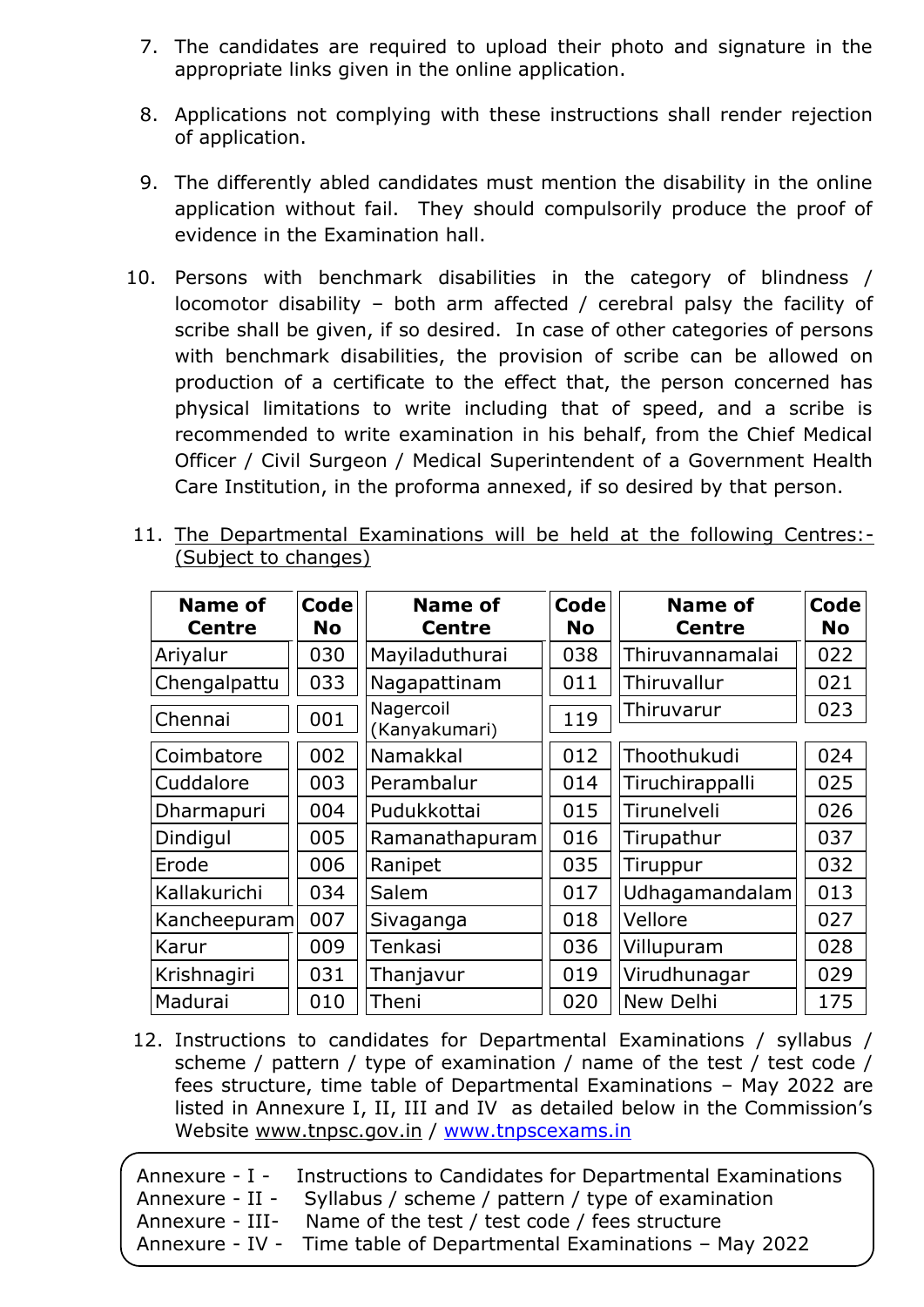- 13. The memorandum of admission / hall ticket can be downloaded from the Commission"s website from 27.05.2022 by presenting the unique online application number and date of birth. The memorandum of admission / hall ticket shall be retained for future reference by the candidates and the request for re-issue of hall ticket will not be entertained, strictly.
- **14. All the candidates shall be present in the examination venue one hour before the commencement of the examination., i.e., 8.30 a.m. for forenoon session and 1.30 p.m. for afternoon session However candidates are not allowed inside the venue beyond 9.00 a.m and 2.00 p.m in the forenoon and afternoon sessions, respectively.**
- 15. The candidates are required to obtain minimum pass marks in both types (Objective & Descriptive) separately, for considering them as passed in the Departmental Tests where combination of objective and descriptive type of examinations is prescribed in respect of the Departmental Test.
- 16. The results can be accessed through the Commission's website: [www.tnpsc.gov.in](http://www.tnpsc.gov.in/) / [www.tnpscexams.in](http://www.tnpscexams.in/)
- 17. A detailed list containing the Register Numbers, Name, Father"s Name & Date of Birth and address of the successful candidates will be published in the Tamil Nadu Public Service Commission e- Bulletin in the Commission"s website.

### **Controller of Examinations**

 Date 04.04.2022 Telephone: 044 – 25300300 / 336 / 337 / 338 and 339 Website: [www.tnpsc.gov.in](http://www.tnpsc.gov.in/) / www.tnpscexams.in E-mail : [helpdeskdeptl@gmail.com](mailto:helpdeskdeptl@gmail.com) Toll Free No : 1800 419 0958